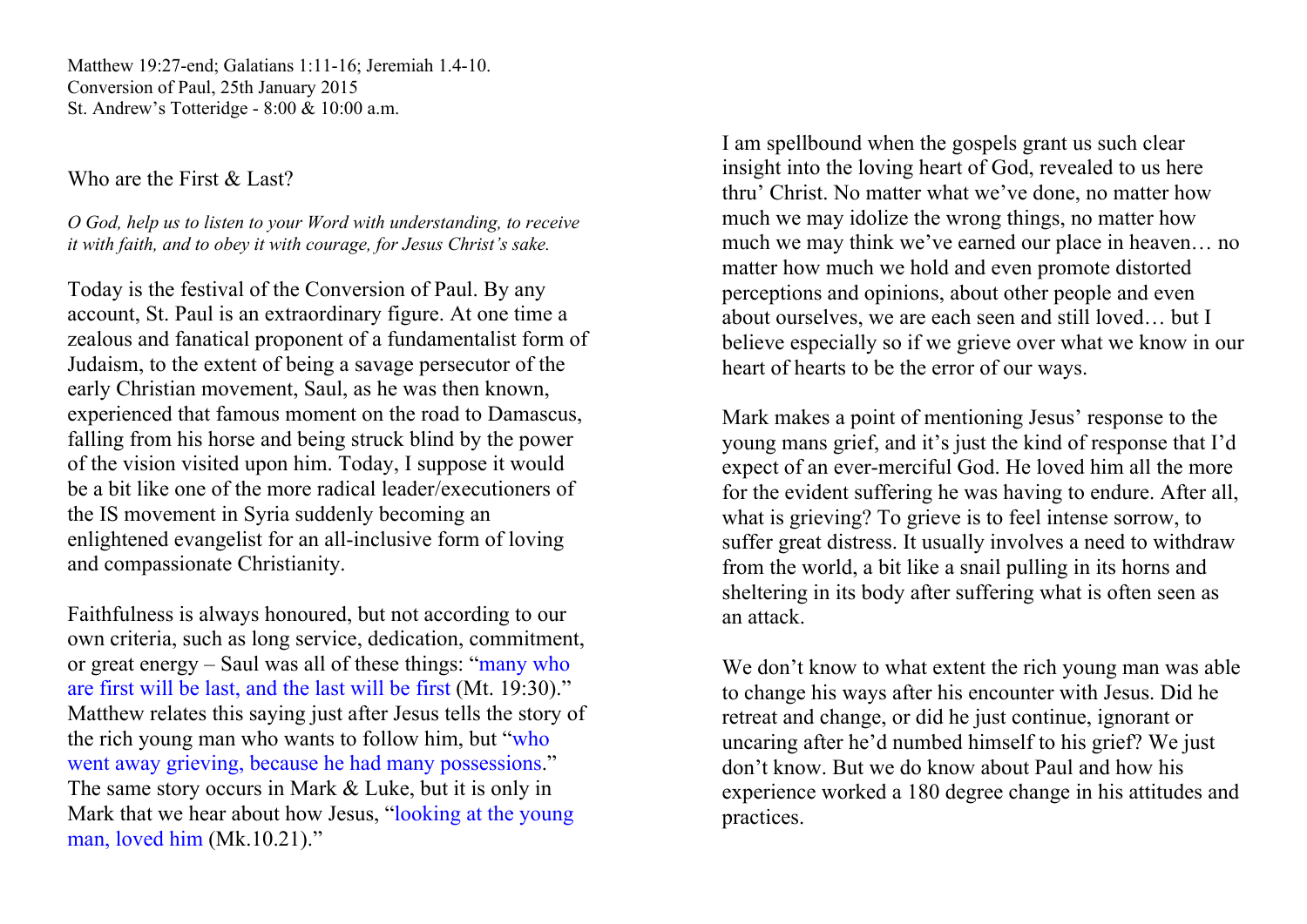So how is this story relevant for us? I don't think there are many extremists present today like Paul who are guilty of violent or murderous persecution, but I am quite sure that there are those of us who have, at some point in our lives, behaved thoughtlessly, selfishly, even cruelly, in thought, word and deed, towards a fellow human being. Perhaps more recently than we may have thought. Maybe you did think about things like this when we offered our confession at the beginning of the service? That's a good place to begin; but if you didn't think about it at all, then maybe you should.

The question then arises, what are we going do about it? Hopefully, we will have noticed that we behaved badly and can think about how to take action. If we did notice, then we might find that we want we want to behave like that snail for a while, pull in our horns, retreat into the safety of our shell, think about what we did and resolve to try to turn a negative into a positive. But if we didn't notice, like Saul didn't notice until God brought him up short, it's very difficult to make amends.

And therefore this begs the question, how well do you know yourself? Do you stop and think about how your behaviour effects the people around you. Do you listen to what they're saying to you? God may be trying to speak to you thru' them. How often do you pause and reflect, 'am I thinking just for myself here', or 'should I really make that phone call or write that message', or 'say something thoughtless to this person I know, because it might hurt them or undermine them in some way.' I may be feeling

angry, disappointed, hurt or rejected myself, but that doesn't give me the right to behave in this way.

I think these are the times that God wants to work on us just like he worked on Saul. He may or may not actually throw us from our car or strike us blind, but it's precisely in moments when we feel threatened, tired, anxious or under attack that we are most likely to behave badly, and these are the moments when we should try hardest to be on our guard. These are the moments, when we want to respond out of fear, envy, selfishness or disrespect, that I think we're being tested to do God's will and not our own.

So my message to you today is, don't wait for that road to Damascus moment. Think about what it is to be the first and the last in this world, and then think about what it is to be first and last in the kingdom of heaven. God is trying to reach us each and every day. He especially loves you when you grieve over difficult situations, and he walks with you in Christ as a friend, urging you to change your ways and do the right thing, just as he urged Saul to become Paul.

*"Spoken in the name of the Father, Son and Holy Spirit. Amen."*